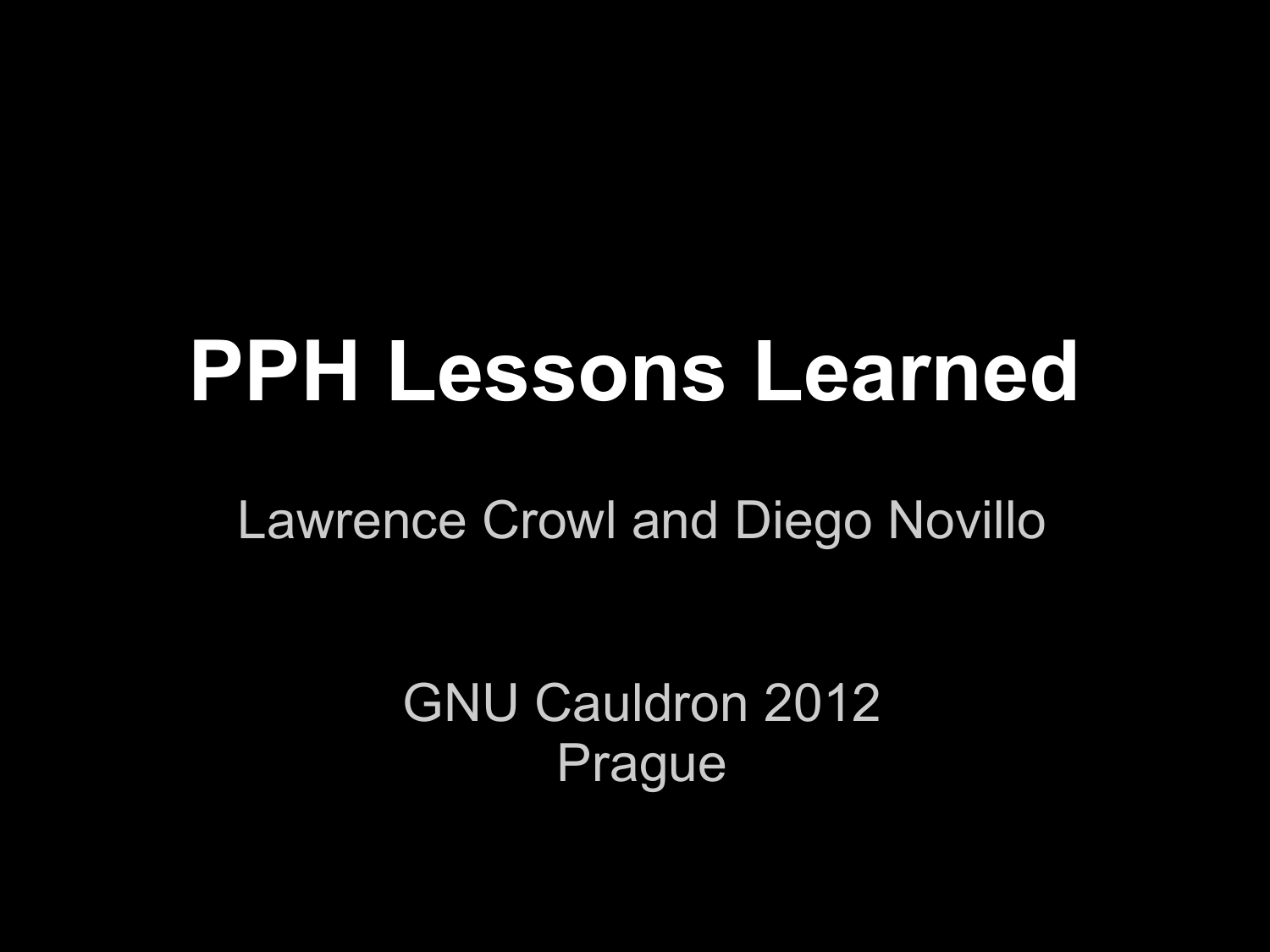# **PPH Approach**

- Constraints
	- a. Minimize change to existing sources
	- b. Headers must be *modular*
	- c. Non-modular headers embedded in PPH images
- GCC implementation
	- a. Stream internal data structures
	- b. Re-interpret #include with user-defined mappings
	- c. Symbol merging for non-modular headers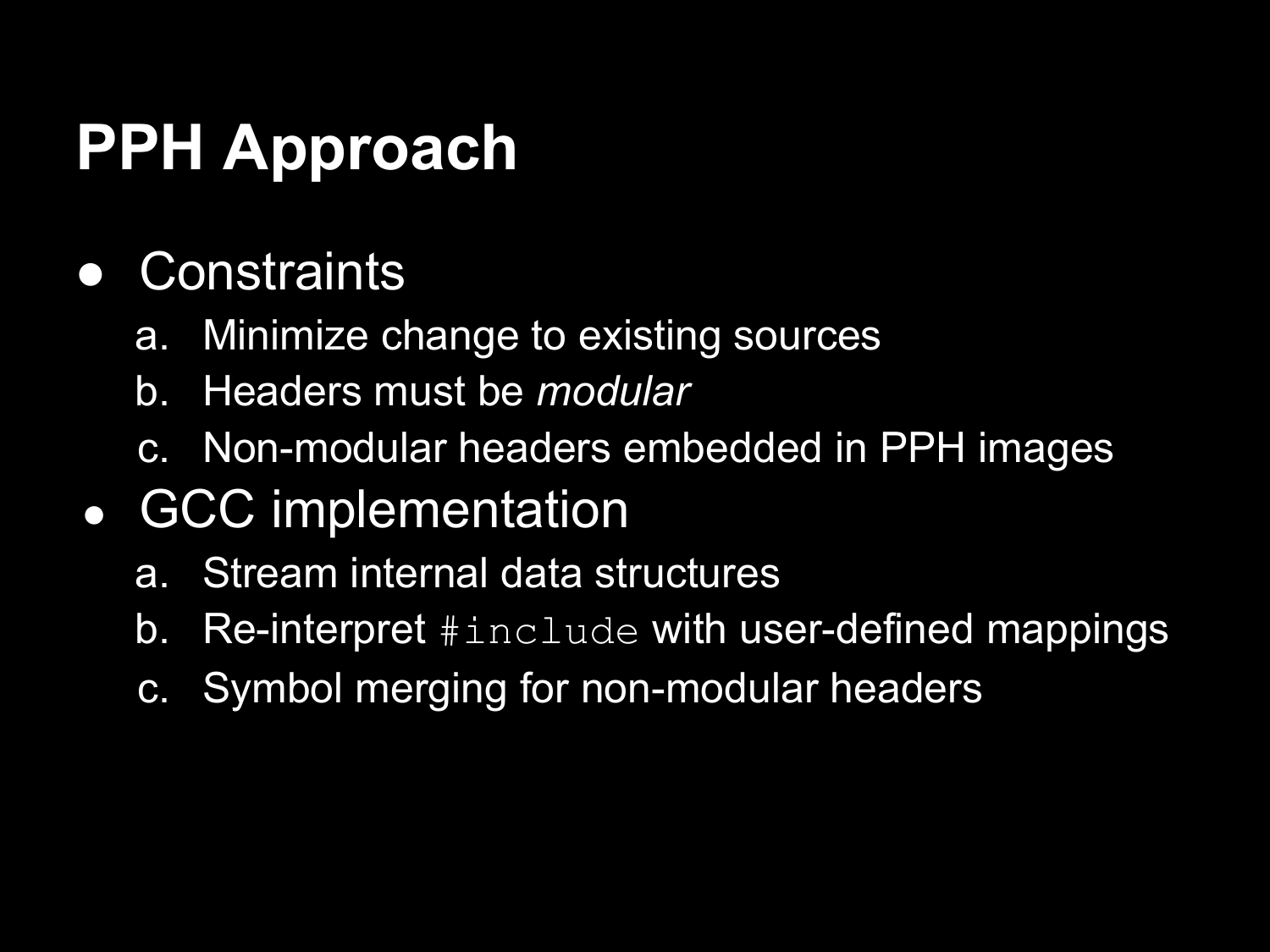#### **Implementation status**

- Significant performance gains
	- $\circ$  parse time: 26% of original time
	- $\circ$  compile time: 57% of original time
	- Implementation not yet tuned
- Limited functionality
	- o System headers cause much merging
	- Fixes to merge bugs tend to cause refactoring
	- Bugs walk in a straight line to hide their numbers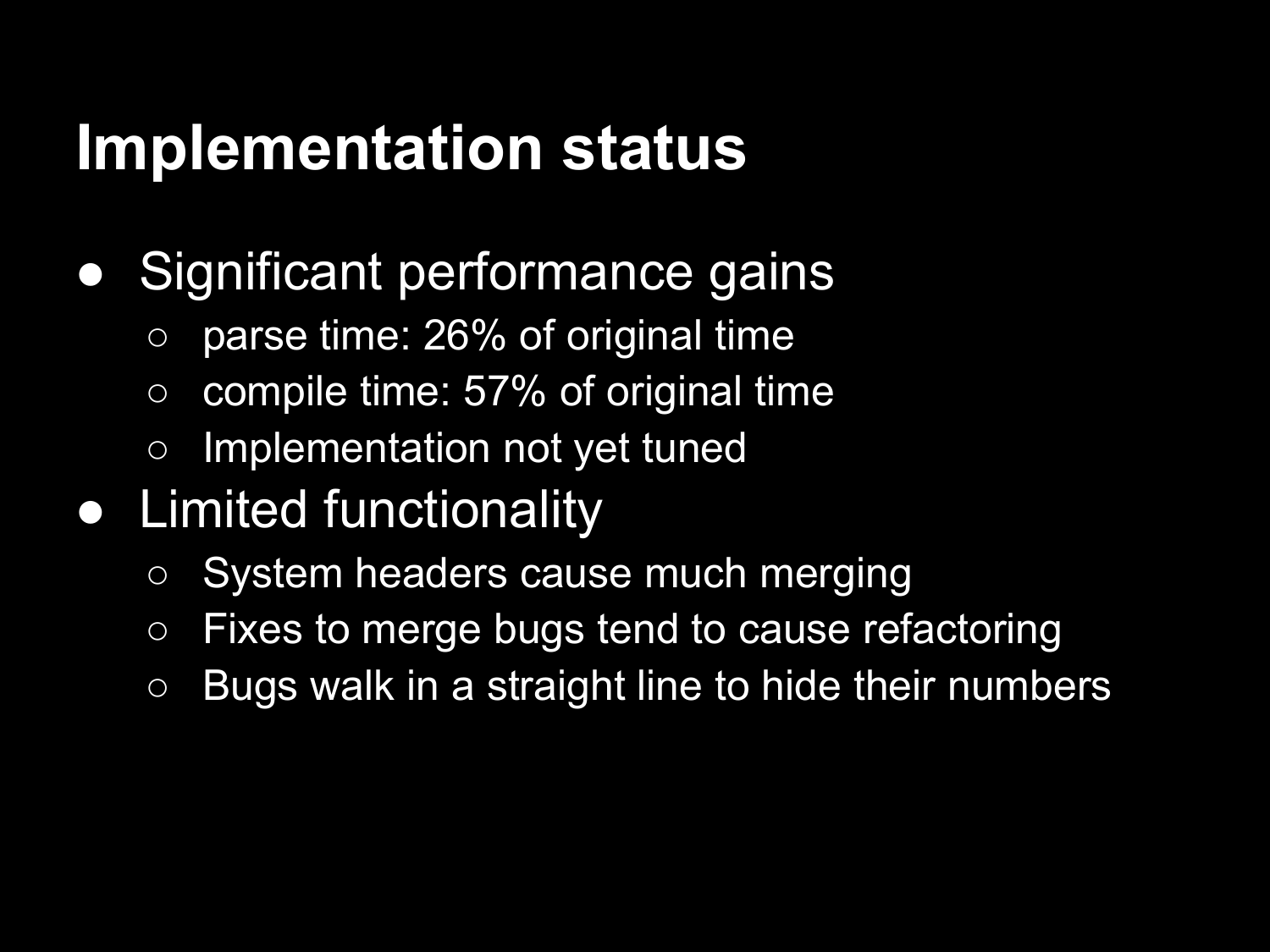#### **GCC Problems**

- Reinclusion guards do not always trigger in the way we need
- Parser conflates parsing with codegen
- Circularity in data structures make merging harder
- Compiler tuned to traditional compilation works against decoupling
- Loss of fidelity in representing C++
- Parser state spread out in multiple file statics and globals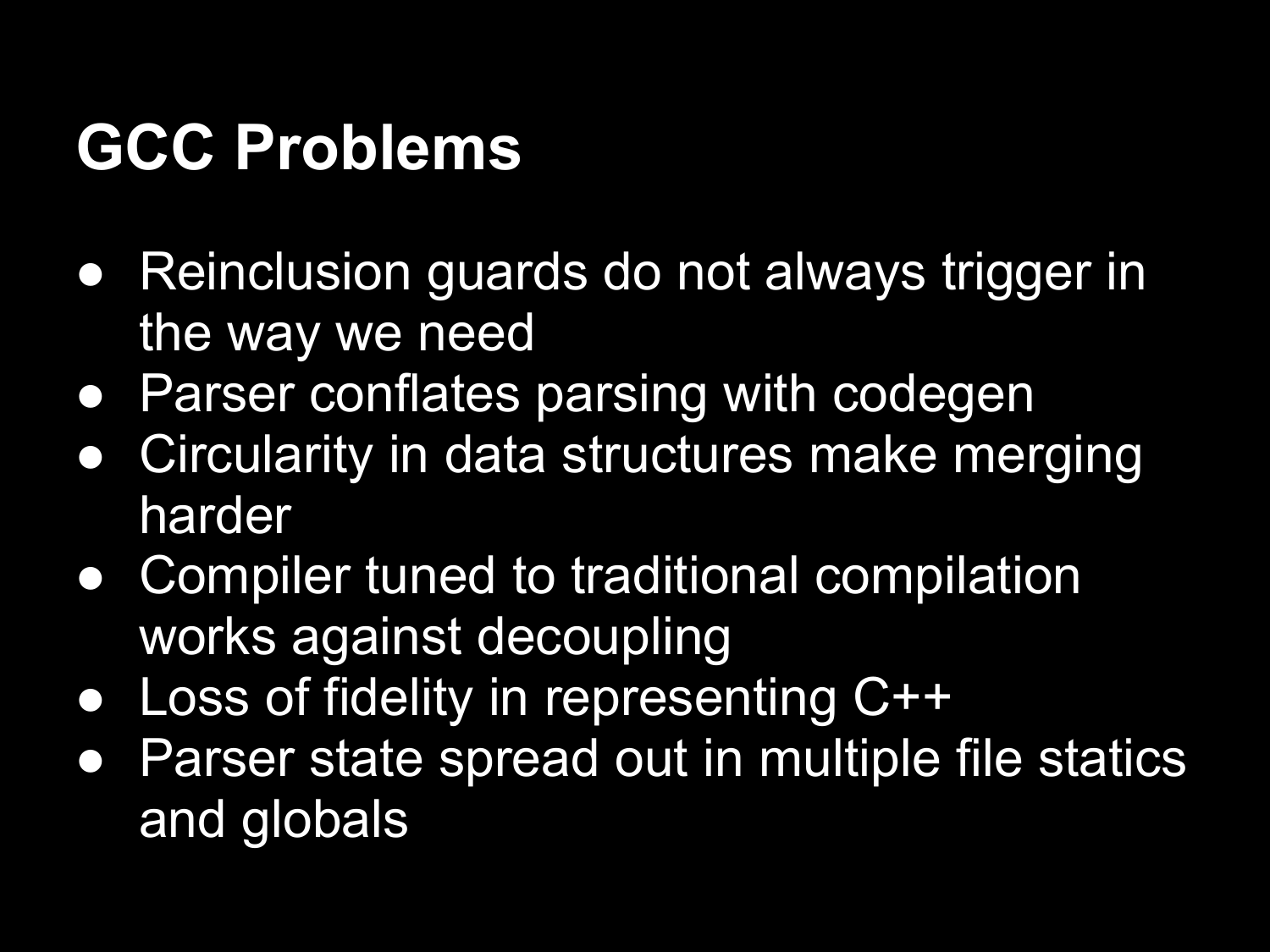## **Build system problems**

- PPH generation potentially doubles number of build actions
- PPH creates more saved state
- Overhead cannot be measured until we have a functional compiler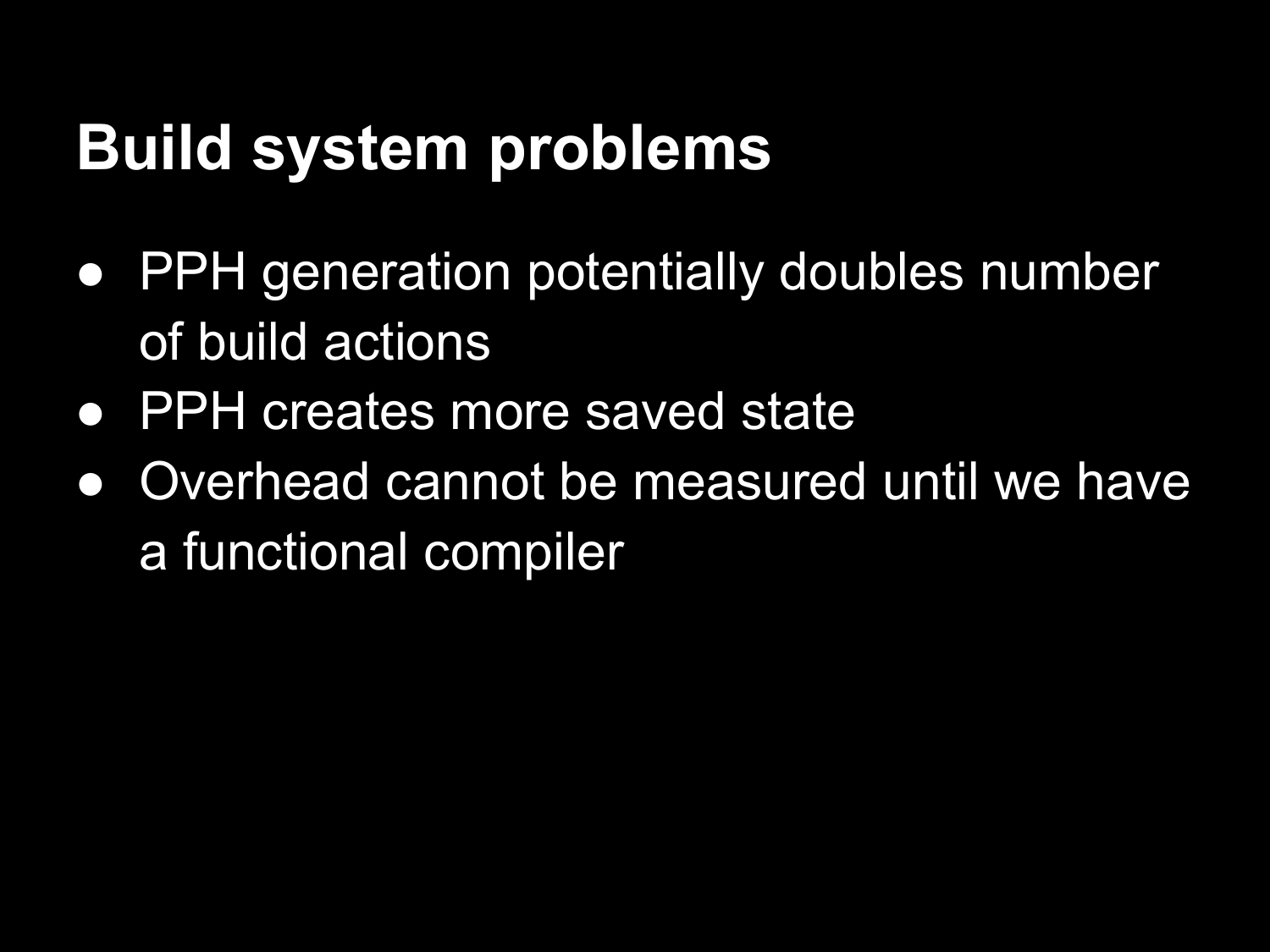## **C++ Language Problems**

- Most system headers unsuitable to PPH
- Merging issues costly
	- $\circ$  1/4 to 1/3 of PPH load time
	- Use significant PPH file space
	- Primary source of bugs in implementation
- PPH need to contain as much info as original headers
	- No export control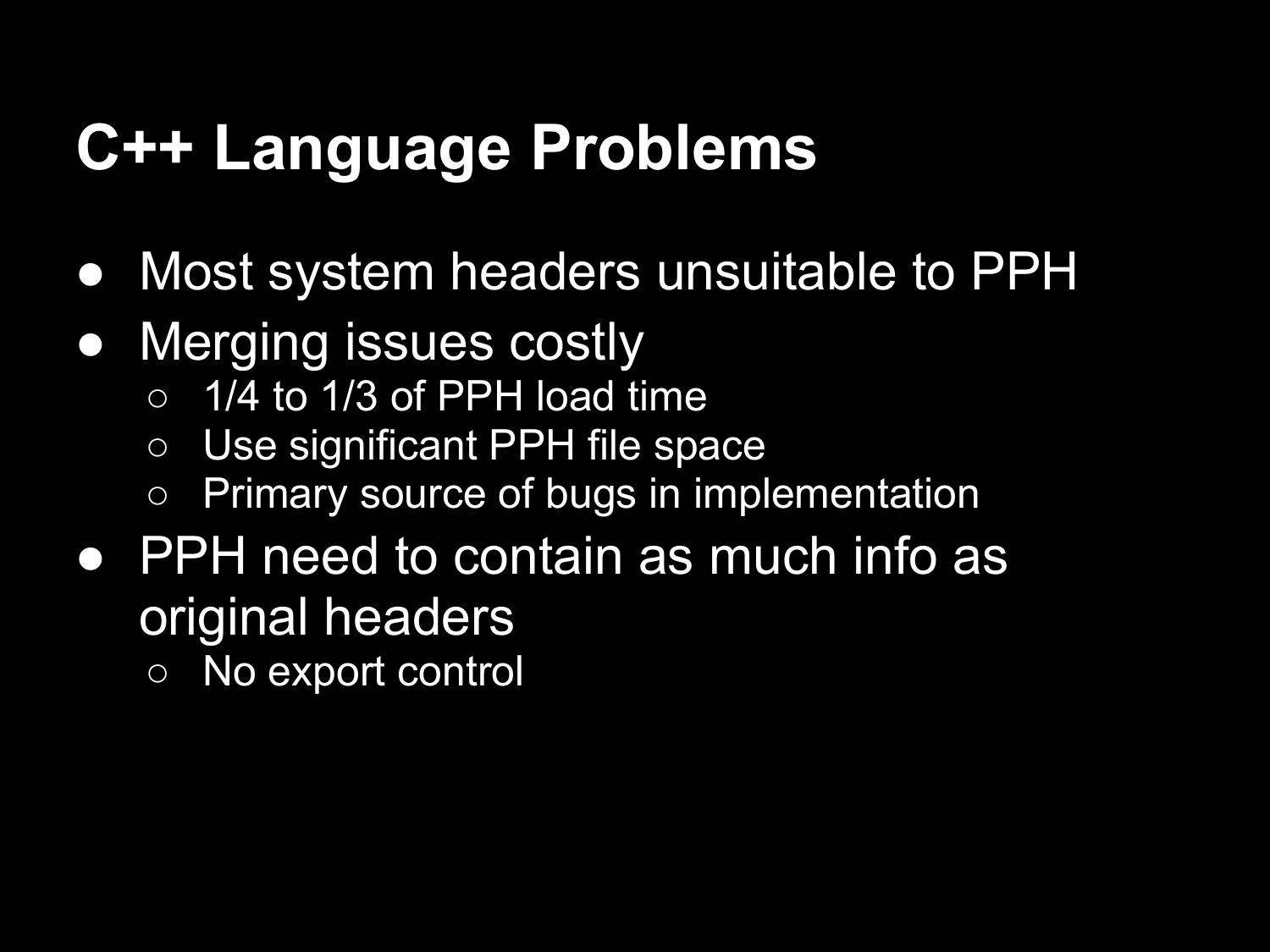## **The World Changed**

- Test source size grew by 3.4x
- Test compile time grew by 3.6x
	- Parser is now 60% instead of 80%
	- $\circ$  Maximum possible speedup is 2.5x vs 5x
- Static analysis tools run in parallel with GCC
	- $\circ$  Cannot speedup more than 3x-4x
	- Must ship both PPH files and headers
- New automatic source changing tools
	- Significant source changes now feasible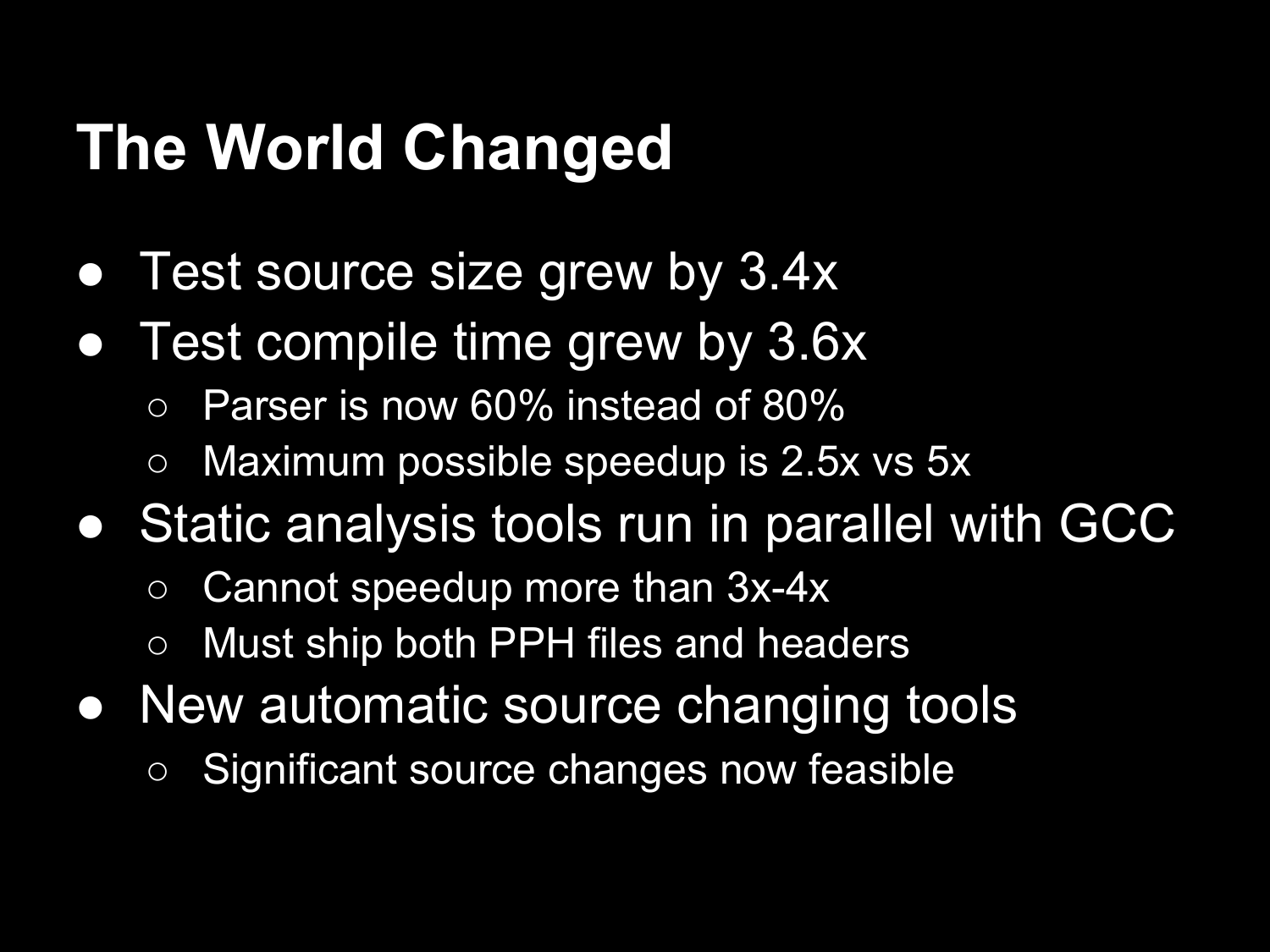#### **Alternate Approaches**

- Chainable PCH
- Stream parser actions instead of ASTs
- Make definitions exclusive to a package
- Stream inline functions in optimizer IR form
- Implement export control
- Multi-thread the compiler
- Tools to re-design headers to reduce drag
- Optimize GCC's traditional optimization pipeline